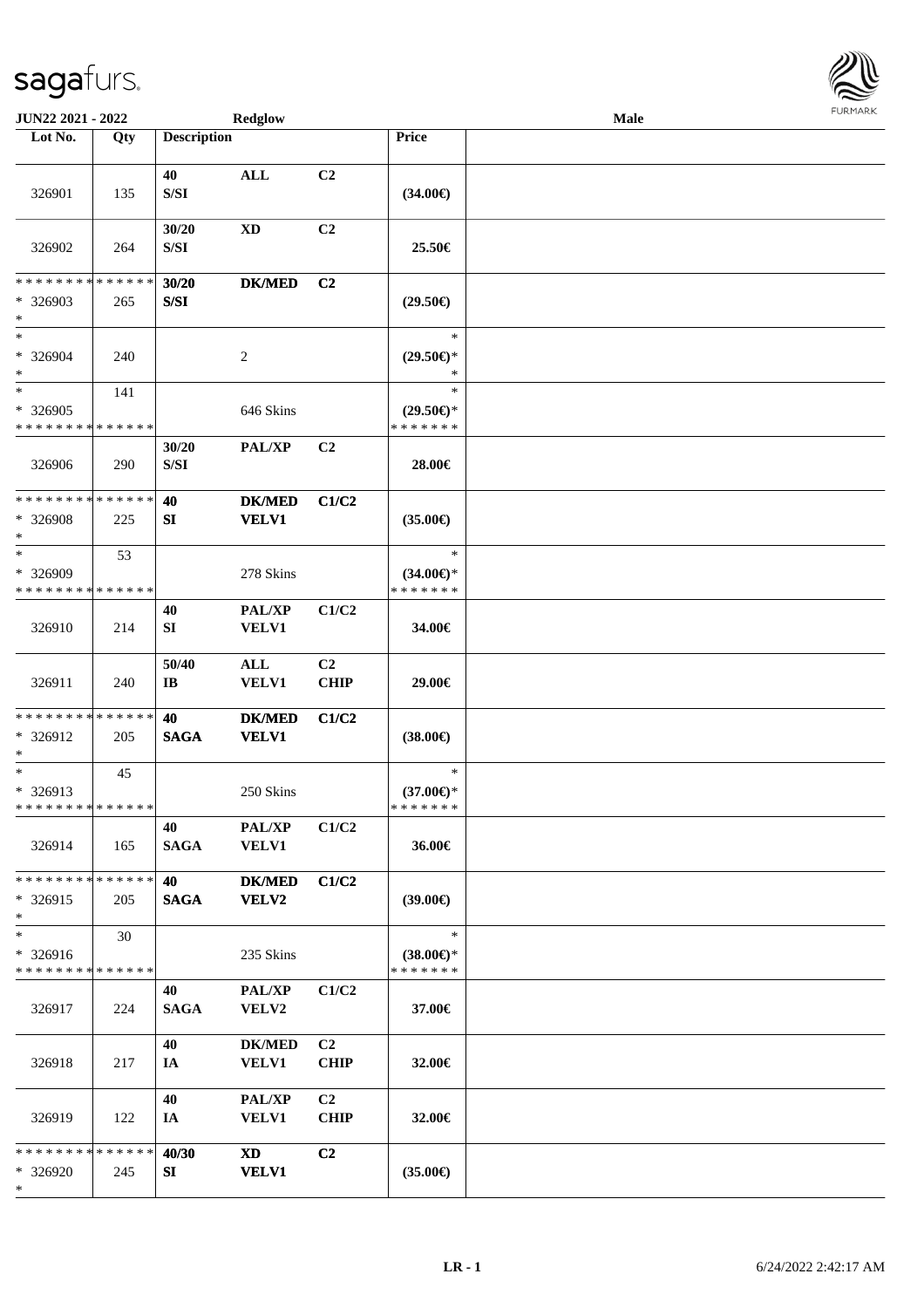| JUN22 2021 - 2022                                 |                    |                      | <b>Redglow</b>                |                |                                                | <b>Male</b> |  |
|---------------------------------------------------|--------------------|----------------------|-------------------------------|----------------|------------------------------------------------|-------------|--|
| Lot No.                                           | Qty                | <b>Description</b>   |                               |                | Price                                          |             |  |
| $*$<br>* 326921<br>* * * * * * * * * * * * * *    | 75                 | 40/30<br>SI          | XD<br>VELV1                   | C2             | $\ast$<br>$(34.00€)$ *<br>* * * * * * *        |             |  |
| * * * * * * * * * * * * * *<br>* 326922<br>$\ast$ | 245                | 30<br>SI             | <b>DK/MED</b><br><b>VELV1</b> | C1/C2          | $(31.00\epsilon)$                              |             |  |
| $*$<br>* 326923<br>* * * * * * * * * * * * * *    | 181                |                      | 426 Skins                     |                | $\ast$<br>$(31.00\epsilon)$ *<br>* * * * * * * |             |  |
| 326924                                            | 220                | 40/30<br>SI          | MED/PAL C2/C3<br><b>VELV1</b> |                | $(34.00\epsilon)$                              |             |  |
| 326925                                            | 261                | 30<br>SI             | PAL/XP<br><b>VELV1</b>        | C1/C2          | 30.00€                                         |             |  |
| ******** <mark>******</mark><br>$* 326926$<br>$*$ | 245                | 30<br>SI             | <b>DK/MED</b><br>VELV2        | C1/C2          | 32.00€                                         |             |  |
| $\ast$<br>* 326927<br>* * * * * * * * * * * * * * | 66                 |                      | 311 Skins                     |                | $\ast$<br>$(31.00\epsilon)$ *<br>* * * * * * * |             |  |
| 326928                                            | 135                | 30<br>SI             | PAL/XP<br>VELV2               | C1/C2          | 31.00€                                         |             |  |
| * * * * * * * * * * * * * *<br>* 326929<br>$*$    | 225                | 40/30<br><b>SAGA</b> | 2XD/XD<br><b>VELV1</b>        | C <sub>2</sub> | $(36.00\epsilon)$                              |             |  |
| $\ast$<br>* 326930<br>* * * * * * * * * * * * * * | 57                 |                      | 282 Skins                     |                | $\ast$<br>$(35.00\epsilon)$ *<br>* * * * * * * |             |  |
| * * * * * * * * * * * * * *<br>* 326931<br>$*$    | 225                | 30<br><b>SAGA</b>    | <b>DK/MED</b><br><b>VELV1</b> | C1/C2          | 31.00€                                         |             |  |
| $*$<br>* 326932<br>* * * * * * * * * * * * * *    | 168                |                      | 393 Skins                     |                | $\ast$<br>31.00€*<br>* * * * * * *             |             |  |
| * * * * * * * * * * * * * *<br>$*326933$<br>$*$   | 225                | 30<br><b>SAGA</b>    | <b>PAL/XP</b><br><b>VELV1</b> | C1/C2          | 33.00€                                         |             |  |
| $*$<br>* 326934<br>* * * * * * * * * * * * * *    | 63                 |                      | 288 Skins                     |                | $\ast$<br>32.00€*<br>* * * * * * *             |             |  |
| 326935                                            | 233                | 30<br><b>SAGA</b>    | <b>DK/MED</b><br><b>VELV2</b> | C1/C2          | 34.00€                                         |             |  |
| 326936                                            | 145                | 30<br><b>SAGA</b>    | PAL/XP<br><b>VELV2</b>        | C1/C2          | 33.00€                                         |             |  |
| 326937                                            | 247                | 20<br>SI             | XD<br><b>VELV1</b>            | C2             | $(24.00\epsilon)$                              |             |  |
| * * * * * * * *<br>* 326938<br>$*$                | * * * * * *<br>285 | 20<br>SI             | <b>DK/MED</b><br><b>VELV1</b> | C1/C2          | $(25.50\epsilon)$                              |             |  |
| $*$<br>$*326939$<br>* * * * * * * * * * * * * *   | 143                |                      | 428 Skins                     |                | $\ast$<br>$(25.50\epsilon)$ *<br>* * * * * * * |             |  |
| 326940                                            | 303                | <b>20</b><br>SI      | <b>PAL/XP</b><br><b>VELV1</b> | C1/C2          | $(24.00\epsilon)$                              |             |  |

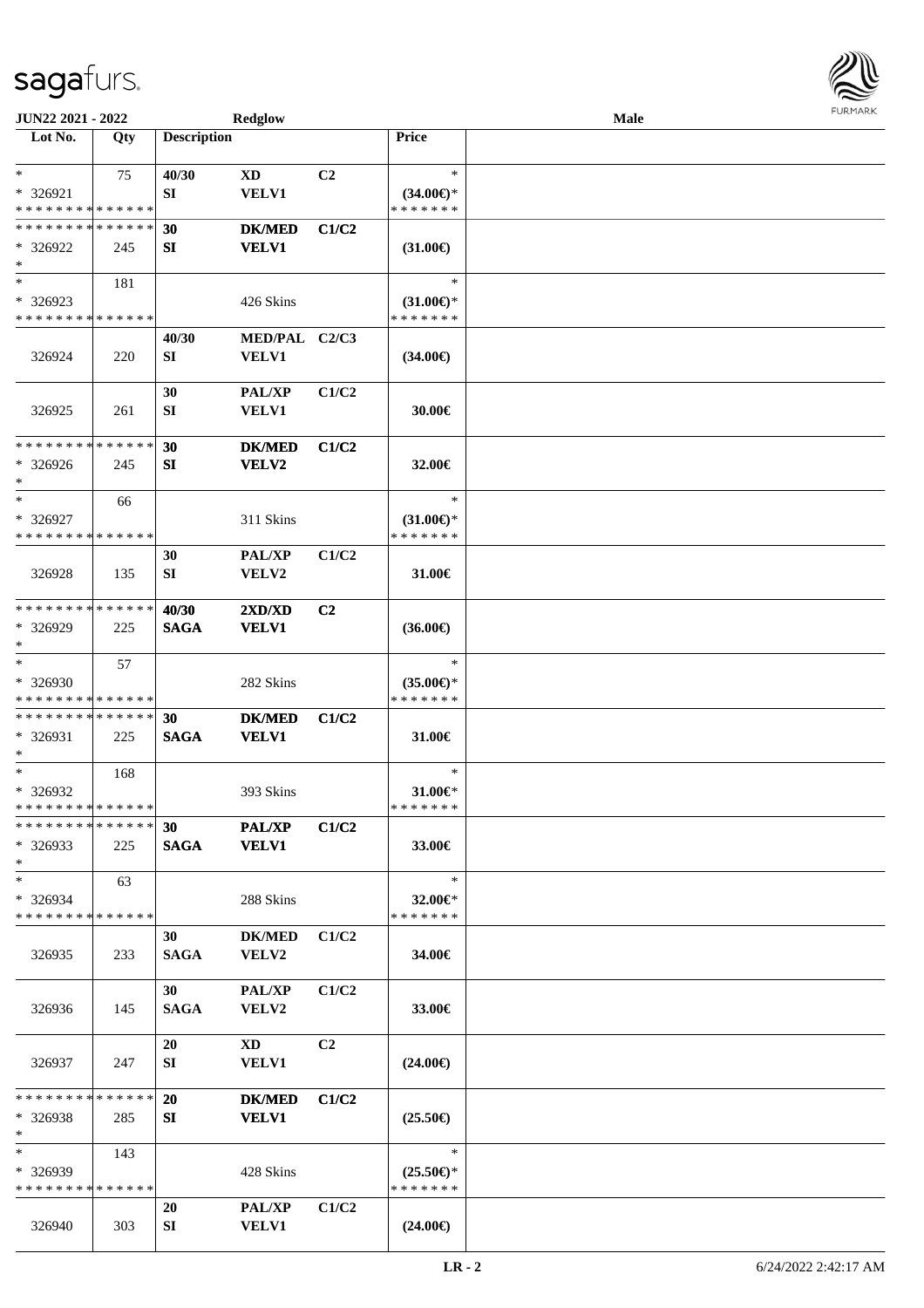\*

| JUN22 2021 - 2022                       |     |                    | <b>Redglow</b>            |                |                                      | <b>Male</b> |  |
|-----------------------------------------|-----|--------------------|---------------------------|----------------|--------------------------------------|-------------|--|
| Lot No.                                 | Qty | <b>Description</b> |                           |                | <b>Price</b>                         |             |  |
|                                         |     |                    |                           |                |                                      |             |  |
|                                         |     | 30/20              | XD                        | C <sub>2</sub> |                                      |             |  |
| 326941                                  | 203 | IB                 | VELV1                     | <b>CHIP</b>    | $(23.00\epsilon)$                    |             |  |
| * * * * * * * * * * * * * *             |     | 30/20              | <b>DK/MED</b>             | C <sub>2</sub> |                                      |             |  |
| * 326942                                | 285 | $\mathbf{I}$       | <b>VELV1</b>              | <b>CHIP</b>    | $(24.00\epsilon)$                    |             |  |
| $\ast$                                  |     |                    |                           |                |                                      |             |  |
| $*$                                     | 57  |                    |                           |                | $\ast$                               |             |  |
| * 326943                                |     |                    | 342 Skins                 |                | $(23.50\epsilon)$ *                  |             |  |
| * * * * * * * * * * * * * *             |     |                    |                           |                | * * * * * * *                        |             |  |
|                                         |     | 30/20              | PAL/XP                    | C <sub>2</sub> |                                      |             |  |
| 326944                                  | 258 | IB                 | <b>VELV1</b>              | <b>CHIP</b>    | 25.50€                               |             |  |
| * * * * * * * * * * * * * *             |     |                    |                           |                |                                      |             |  |
| $*326945$                               |     | 30/20<br>SR/S      | <b>XD</b><br><b>VELV1</b> | C <sub>2</sub> |                                      |             |  |
| $\ast$                                  | 265 |                    |                           |                | $(29.00\epsilon)$                    |             |  |
| $*$                                     | 226 |                    |                           |                | $\ast$                               |             |  |
| * 326946                                |     |                    | 491 Skins                 |                | $(29.00\epsilon)$ *                  |             |  |
| * * * * * * * * * * * * * *             |     |                    |                           |                | * * * * * * *                        |             |  |
| * * * * * * * * * * * * * *             |     | <b>20</b>          | <b>DK/MED</b>             | C1/C2          |                                      |             |  |
| $* 326947$                              | 265 | <b>SAGA</b>        | <b>VELV1</b>              |                | 26.50€                               |             |  |
| $*$                                     |     |                    |                           |                |                                      |             |  |
| $*$                                     | 176 |                    |                           |                | $\ast$                               |             |  |
| * 326948<br>* * * * * * * * * * * * * * |     |                    | 441 Skins                 |                | 26.50€*<br>* * * * * * *             |             |  |
| * * * * * * * * * * * * * *             |     | <b>20</b>          | <b>PAL/XP</b>             | C1/C2          |                                      |             |  |
| * 326949                                | 265 | <b>SAGA</b>        | <b>VELV1</b>              |                | 33.00€                               |             |  |
| $*$                                     |     |                    |                           |                |                                      |             |  |
| $\ast$                                  | 109 |                    |                           |                | $\ast$                               |             |  |
| * 326950                                |     |                    | 374 Skins                 |                | 32.00 $\in$ *                        |             |  |
| * * * * * * * * * * * * * *             |     |                    |                           |                | * * * * * * *                        |             |  |
|                                         |     | 20                 | <b>DK/MED</b>             | C1/C2          |                                      |             |  |
| 326951                                  | 166 | <b>SAGA</b>        | VELV2                     |                | (30.00)                              |             |  |
|                                         |     | 20                 | PAL/XP                    | C1/C2          |                                      |             |  |
| 326952                                  | 132 | <b>SAGA</b>        | VELV2                     |                | $(29.00\epsilon)$                    |             |  |
|                                         |     |                    |                           |                |                                      |             |  |
| * * * * * * * * * * * * * * *           |     | 30/20              | <b>XD</b>                 | C <sub>2</sub> |                                      |             |  |
| $*326953$                               | 285 | IA                 | <b>VELV1</b>              | <b>CHIP</b>    | $(26.00\epsilon)$                    |             |  |
| $*$                                     |     |                    |                           |                |                                      |             |  |
| $*$<br>* 326954                         | 110 |                    |                           |                | $\ast$                               |             |  |
| * * * * * * * * * * * * * *             |     |                    | 395 Skins                 |                | $(26.00\epsilon)$ *<br>* * * * * * * |             |  |
| * * * * * * * * * * * * * *             |     | 30/20              | <b>DK/MED</b>             | C <sub>2</sub> |                                      |             |  |
| $*326955$                               | 265 | IA                 | <b>VELV1</b>              | <b>CHIP</b>    | 27.00€                               |             |  |
| $*$                                     |     |                    |                           |                |                                      |             |  |
| $*$                                     |     |                    |                           |                | ∗                                    |             |  |
| * 326956                                | 240 |                    | 2                         |                | 27.00€*                              |             |  |
| $*$                                     |     |                    |                           |                | $\ast$                               |             |  |
| $*$ $-$                                 | 166 |                    |                           |                | $\ast$                               |             |  |
| * 326957<br>* * * * * * * * * * * * * * |     |                    | 671 Skins                 |                | 27.00€*<br>* * * * * * *             |             |  |
| * * * * * * * * * * * * * *             |     | 30/20              | PAL/XP                    | C <sub>2</sub> |                                      |             |  |
| * 326958                                | 265 | IA                 | <b>VELV1</b>              | <b>CHIP</b>    | 26.00€                               |             |  |
| $*$                                     |     |                    |                           |                |                                      |             |  |
| $*$                                     | 252 |                    |                           |                | $\ast$                               |             |  |
| $*326959$                               |     |                    | 517 Skins                 |                | 26.00€*                              |             |  |
| * * * * * * * * * * * * * *             |     |                    |                           |                | * * * * * * *                        |             |  |
| * * * * * * * * * * * * * *             |     | 30/20              | <b>DK/MED</b>             | C1/C2          |                                      |             |  |
| * 326960                                | 244 | <b>SROY</b>        | <b>VELV1</b>              |                | 31.00€                               |             |  |

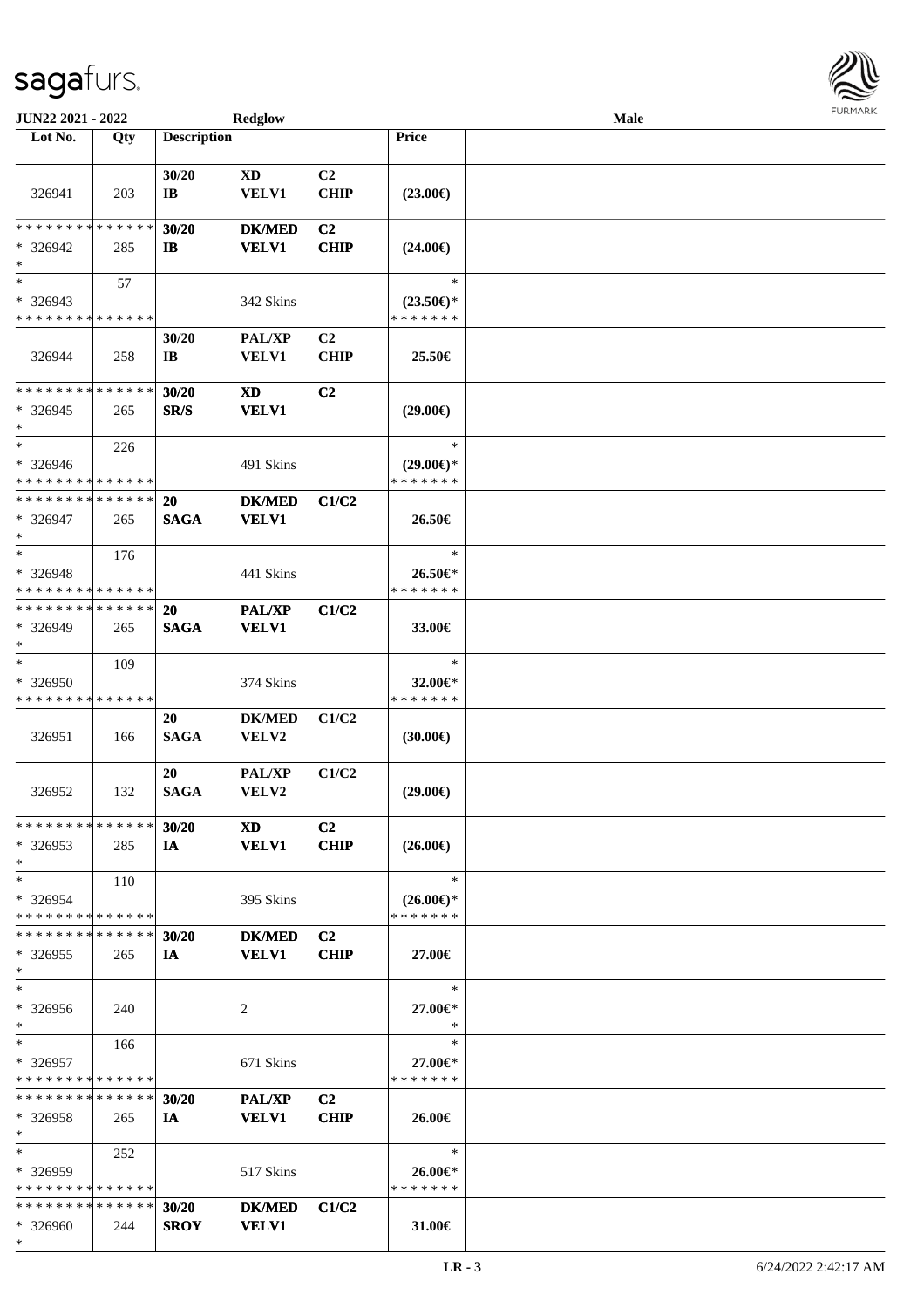| <b>JUN22 2021 - 2022</b>                            |     |                             | Redglow                       |                |                                    | <b>LOKINKY</b> |  |
|-----------------------------------------------------|-----|-----------------------------|-------------------------------|----------------|------------------------------------|----------------|--|
| Lot No.                                             | Qty | <b>Description</b>          |                               |                | Price                              |                |  |
| $*$<br>* 326961<br>* * * * * * * * * * * * * *      | 42  | 30/20<br><b>SROY</b>        | <b>DK/MED</b><br>VELV1        | C1/C2          | $\ast$<br>28.50€*<br>* * * * * * * |                |  |
| 326962                                              | 229 | 30/20<br><b>SROY</b>        | PAL/XP<br>VELV1               | C1/C2          | 32.00€                             |                |  |
| 326963                                              | 219 | 20/0<br>SI                  | MED/PAL C2/C3<br>VELV1        |                | $(22.00\epsilon)$                  |                |  |
| 326964                                              | 263 | $\bf{0}$<br>SI              | <b>ALL</b><br>VELV1           | C <sub>2</sub> | 16.00€                             |                |  |
| 326965                                              | 177 | $\bf{0}$<br><b>SAGA</b>     | <b>XD</b><br>VELV1            | C <sub>2</sub> | $(18.50\epsilon)$                  |                |  |
| * * * * * * * * * * * * * * *<br>* 326966<br>$\ast$ | 285 | $\mathbf{0}$<br><b>SAGA</b> | <b>DK/MED</b><br><b>VELV1</b> | C1/C2          | 21.00€                             |                |  |
| $\ast$<br>* 326967<br>* * * * * * * * * * * * * *   | 60  |                             | 345 Skins                     |                | $\ast$<br>20.50€*<br>* * * * * * * |                |  |
| 326968                                              | 234 | $\mathbf{0}$<br>SR/S        | MED/PAL C2/C3<br>VELV1        |                | 19.50€                             |                |  |
| 326969                                              | 234 | $\mathbf{0}$<br><b>SAGA</b> | <b>PAL/XP</b><br>VELV1        | C1/C2          | $20.00 \in$                        |                |  |
| 326970                                              | 155 | $\mathbf{1}$<br>S/SI        | <b>ALL</b><br><b>VELV1</b>    | C2             | 12.50€                             |                |  |

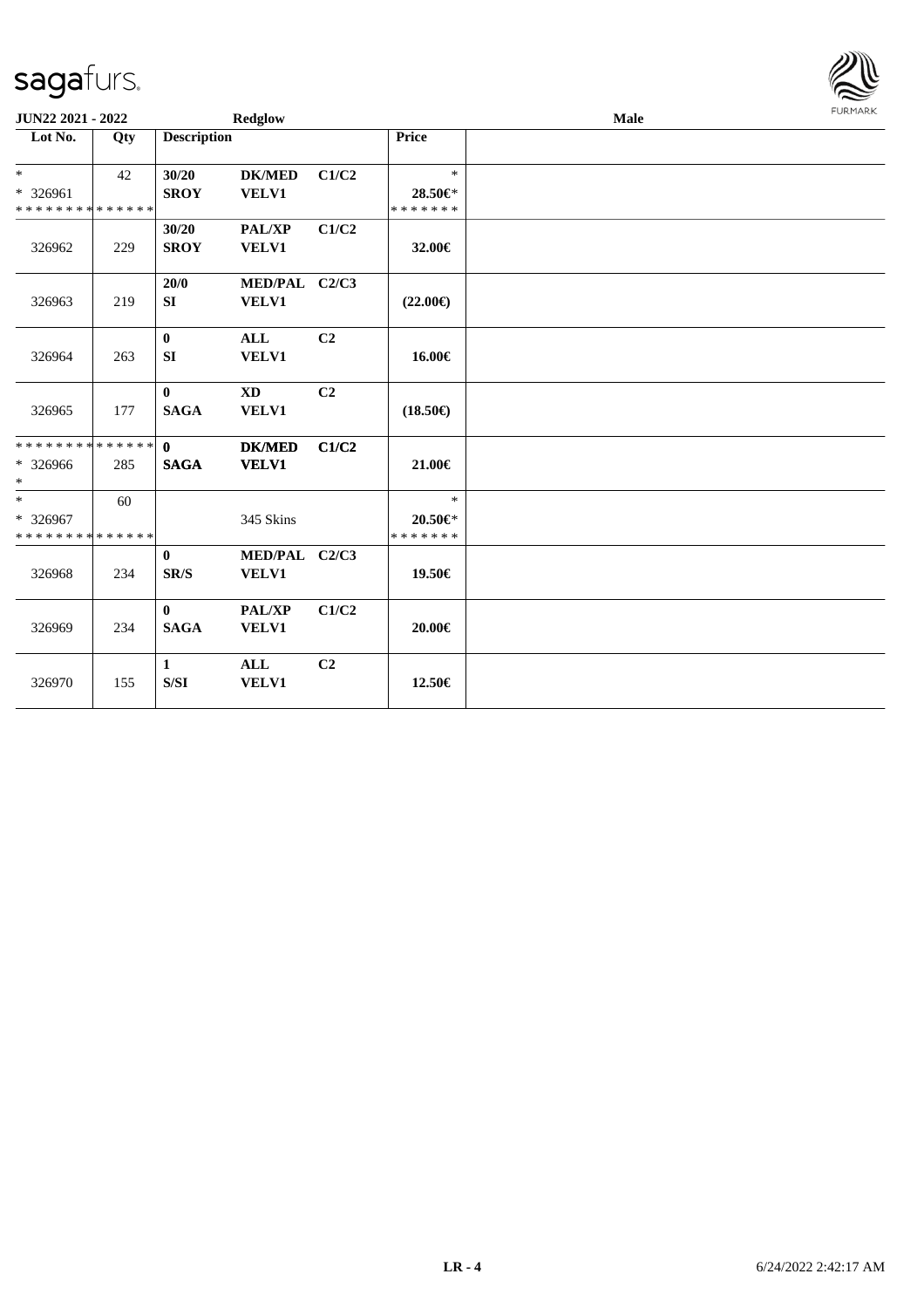

| <b>JUN22 2021 - 2022</b>                                     |     |                                                                                                            | <b>Redglow</b>                         |                |                                             | Female |  |
|--------------------------------------------------------------|-----|------------------------------------------------------------------------------------------------------------|----------------------------------------|----------------|---------------------------------------------|--------|--|
| Lot No.                                                      | Qty | <b>Description</b>                                                                                         |                                        |                | Price                                       |        |  |
| 426901                                                       | 60  | 0/1<br>$\ensuremath{\mathrm{S}}\xspace/\ensuremath{\mathrm{S}}\xspace\ensuremath{\mathrm{I}}$              | $\mathbf{X}\mathbf{D}$                 | C2             | $(19.00\epsilon)$                           |        |  |
| * * * * * * * * * * * * * *<br>* 426902<br>$\ast$            | 505 | 0/1<br>$\ensuremath{\mathrm{S}}\xspace/\ensuremath{\mathrm{S}}\xspace\ensuremath{\mathrm{I}}$              | <b>DK/MED</b>                          | C1/C2          | $(20.50\epsilon)$                           |        |  |
| $\overline{\ast}$<br>* 426903<br>* * * * * * * * * * * * * * | 122 |                                                                                                            | 627 Skins                              |                | $\ast$<br>$(20.50 \in )^*$<br>* * * * * * * |        |  |
| 426904                                                       | 419 | 0/1<br>$\ensuremath{\mathrm{S}}\xspace/\ensuremath{\mathrm{S}}\xspace\ensuremath{\mathrm{I}}$              | $\mathbf{PAL}/\mathbf{XP}$             | C1/C2          | $(19.00\epsilon)$                           |        |  |
| 426905                                                       | 344 | $\boldsymbol{2}$<br>$\ensuremath{\mathrm{S}}\xspace/\ensuremath{\mathrm{S}}\xspace\ensuremath{\mathrm{I}}$ | <b>DK/MED</b>                          | C1/C2          | $(12.00\epsilon)$                           |        |  |
| 426906                                                       | 195 | $\boldsymbol{2}$<br>$\ensuremath{\mathrm{S}}\xspace/\ensuremath{\mathrm{S}}\xspace\ensuremath{\mathrm{I}}$ | PAL/XP                                 | C1/C2          | $(11.00\epsilon)$                           |        |  |
| 426907                                                       | 349 | 1/2<br>IA                                                                                                  | $\mathbf{ALL}$<br>CHIP                 | C2             | $(11.50\epsilon)$                           |        |  |
| 426909                                                       | 169 | $\boldsymbol{0}$<br>SI                                                                                     | $\mathbf{X}\mathbf{D}$<br><b>VELV1</b> | C2             | $(21.00\epsilon)$                           |        |  |
| 426910                                                       | 414 | $\pmb{0}$<br>SI                                                                                            | <b>DK/MED</b><br><b>VELV1</b>          | C1/C2          | $(22.00\epsilon)$                           |        |  |
| 426911                                                       | 420 | $\pmb{0}$<br>${\bf S}{\bf I}$                                                                              | PAL/XP<br><b>VELV1</b>                 | C1/C2          | $(21.00\epsilon)$                           |        |  |
| 426912                                                       | 248 | $\bf{0}$<br>SI                                                                                             | <b>DK/MED</b><br>VELV2                 | C1/C2          | $(23.00\epsilon)$                           |        |  |
| 426913                                                       | 209 | $\boldsymbol{0}$<br>${\bf S}{\bf I}$                                                                       | PAL/XP<br>VELV2                        | C1/C2          | $(22.00\epsilon)$                           |        |  |
| 426914                                                       | 137 | $\bf{0}$<br>$\mathbf{SR}/\mathbf{S}$                                                                       | XD<br><b>VELV1</b>                     | C <sub>2</sub> | 23.00€                                      |        |  |
| * * * * * * * * * * * * * * *<br>$* 426915$<br>$*$           | 445 | $\mathbf{0}$<br><b>SAGA</b>                                                                                | $DK/MED$<br><b>VELV1</b>               | C1/C2          | 25.50€                                      |        |  |
| $*$<br>$* 426916$<br>* * * * * * * * * * * * * *             | 186 |                                                                                                            | 631 Skins                              |                | $\ast$<br>25.00€*<br>* * * * * * *          |        |  |
| 426917                                                       | 402 | $\bf{0}$<br><b>SAGA</b>                                                                                    | PAL/XP<br><b>VELV1</b>                 | C1/C2          | 23.00€                                      |        |  |
| 426918                                                       | 215 | $\mathbf{0}$<br>SR/S                                                                                       | $\mathbf{X}\mathbf{D}$<br>VELV2        | C <sub>2</sub> | $(24.00\epsilon)$                           |        |  |
| 426919                                                       | 480 | $\mathbf{0}$<br><b>SAGA</b>                                                                                | <b>DK/MED</b><br>VELV2                 | C1/C2          | $(25.50\epsilon)$                           |        |  |
| 426920                                                       | 283 | $\mathbf{0}$<br><b>SAGA</b>                                                                                | PAL/XP<br>VELV2                        | C1/C2          | $(24.00\epsilon)$                           |        |  |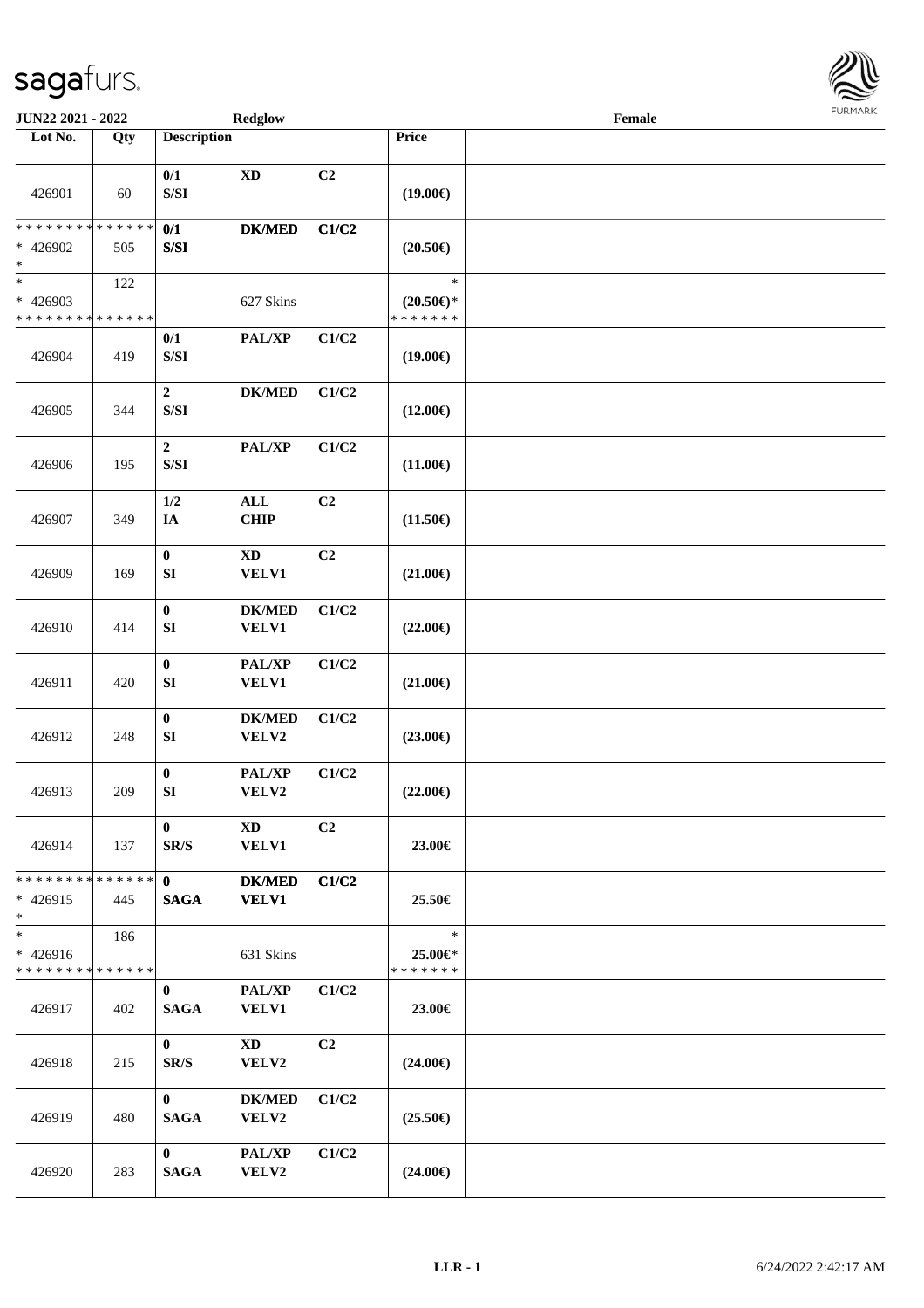

| JUN22 2021 - 2022                                   |     |                                       | <b>Redglow</b>                             |                               |                                                   | Female |  |
|-----------------------------------------------------|-----|---------------------------------------|--------------------------------------------|-------------------------------|---------------------------------------------------|--------|--|
| Lot No.                                             | Qty | <b>Description</b>                    |                                            |                               | Price                                             |        |  |
|                                                     |     |                                       |                                            |                               |                                                   |        |  |
| * * * * * * * * * * * * * *<br>$* 426921$<br>$\ast$ | 425 | $\mathbf{0}$<br>IA                    | <b>DK/MED</b><br><b>VELV1</b>              | C2<br><b>CHIP</b>             | $(20.50\epsilon)$                                 |        |  |
| $\ast$<br>* 426922<br>* * * * * * * * * * * * * *   | 91  |                                       | 516 Skins                                  |                               | $\ast$<br>$(20.00\varepsilon)$ *<br>* * * * * * * |        |  |
| 426923                                              | 347 | $\bf{0}$<br>IA                        | $\mathbf{PAL}/\mathbf{XP}$<br><b>VELV1</b> | C <sub>2</sub><br><b>CHIP</b> | 20.00€                                            |        |  |
| 426924                                              | 191 | $\bf{0}$<br><b>SROY</b>               | <b>DK/MED</b><br><b>VELV1</b>              | C1/C2                         | $(25.50\epsilon)$                                 |        |  |
| 426925                                              | 219 | $\bf{0}$<br><b>SROY</b>               | PAL/XP<br><b>VELV1</b>                     | C1/C2                         | $(24.00\epsilon)$                                 |        |  |
| 426926                                              | 215 | $\bf{0}$<br><b>SROY</b>               | <b>DK/MED</b><br>VELV2                     | C1/C2                         | $(26.50\epsilon)$                                 |        |  |
| 426927                                              | 163 | $\bf{0}$<br><b>SROY</b>               | PAL/XP<br>VELV2                            | C1/C2                         | $(25.50\epsilon)$                                 |        |  |
| 426928                                              | 223 | $\mathbf{1}$<br>SI                    | <b>XD</b><br><b>VELV1</b>                  | C2                            | 16.50€                                            |        |  |
| * * * * * * * * * * * * * *<br>* 426929<br>$\ast$   | 505 | $\mathbf{1}$<br>SI                    | <b>DK/MED</b><br><b>VELV1</b>              | C1/C2                         | 17.50€                                            |        |  |
| $\ast$<br>* 426930<br>* * * * * * * * * * * * * *   | 193 |                                       | 698 Skins                                  |                               | $\ast$<br>$(17.00\epsilon)$ *<br>* * * * * * *    |        |  |
| 426931                                              | 454 | $\mathbf{1}$<br>SI                    | $\mathbf{PAL}/\mathbf{XP}$<br><b>VELV1</b> | C1/C2                         | $(16.50\epsilon)$                                 |        |  |
| 426932                                              | 292 | $\mathbf{1}$<br>${\bf SI}$            | <b>DK/MED</b><br>VELV2                     | C1/C2                         | $(19.00\epsilon)$                                 |        |  |
| 426933                                              | 148 | $\mathbf{1}$<br>SI                    | $\mathbf{PAL}/\mathbf{XP}$<br><b>VELV2</b> | C1/C2                         | $(17.50\epsilon)$                                 |        |  |
| 426934                                              | 280 | 0/1<br>$\mathbf{I} \mathbf{B}$        | $DK/MED$<br><b>VELV1</b>                   | C <sub>2</sub><br><b>CHIP</b> | 16.00€                                            |        |  |
| 426935                                              | 186 | 0/1<br>$\mathbf{I} \mathbf{B}$        | <b>PAL/XP</b><br><b>VELV1</b>              | C <sub>2</sub><br><b>CHIP</b> | 16.00€                                            |        |  |
| 426936                                              | 359 | 1<br>SR/S                             | $\mathbf{X}\mathbf{D}$<br><b>VELV1</b>     | C <sub>2</sub>                | 18.00€                                            |        |  |
| * * * * * * * * * * * * * * *<br>$* 426937$<br>$*$  | 485 | $1 \quad \blacksquare$<br><b>SAGA</b> | <b>DK/MED</b><br><b>VELV1</b>              | C1/C2                         | 18.50€                                            |        |  |
| $\ast$<br>* 426938<br>$*$                           | 440 |                                       | 2                                          |                               | $\ast$<br>18.50€*<br>$\ast$                       |        |  |
| $*$<br>$* 426939$<br>* * * * * * * * * * * * * *    | 68  |                                       | 993 Skins                                  |                               | $\ast$<br>18.00€*<br>* * * * * * *                |        |  |
| * * * * * * * * * * * * * * *<br>$* 426940$<br>$*$  | 485 | 1<br><b>SAGA</b>                      | <b>PAL/XP</b><br><b>VELV1</b>              | C1/C2                         | 17.50€                                            |        |  |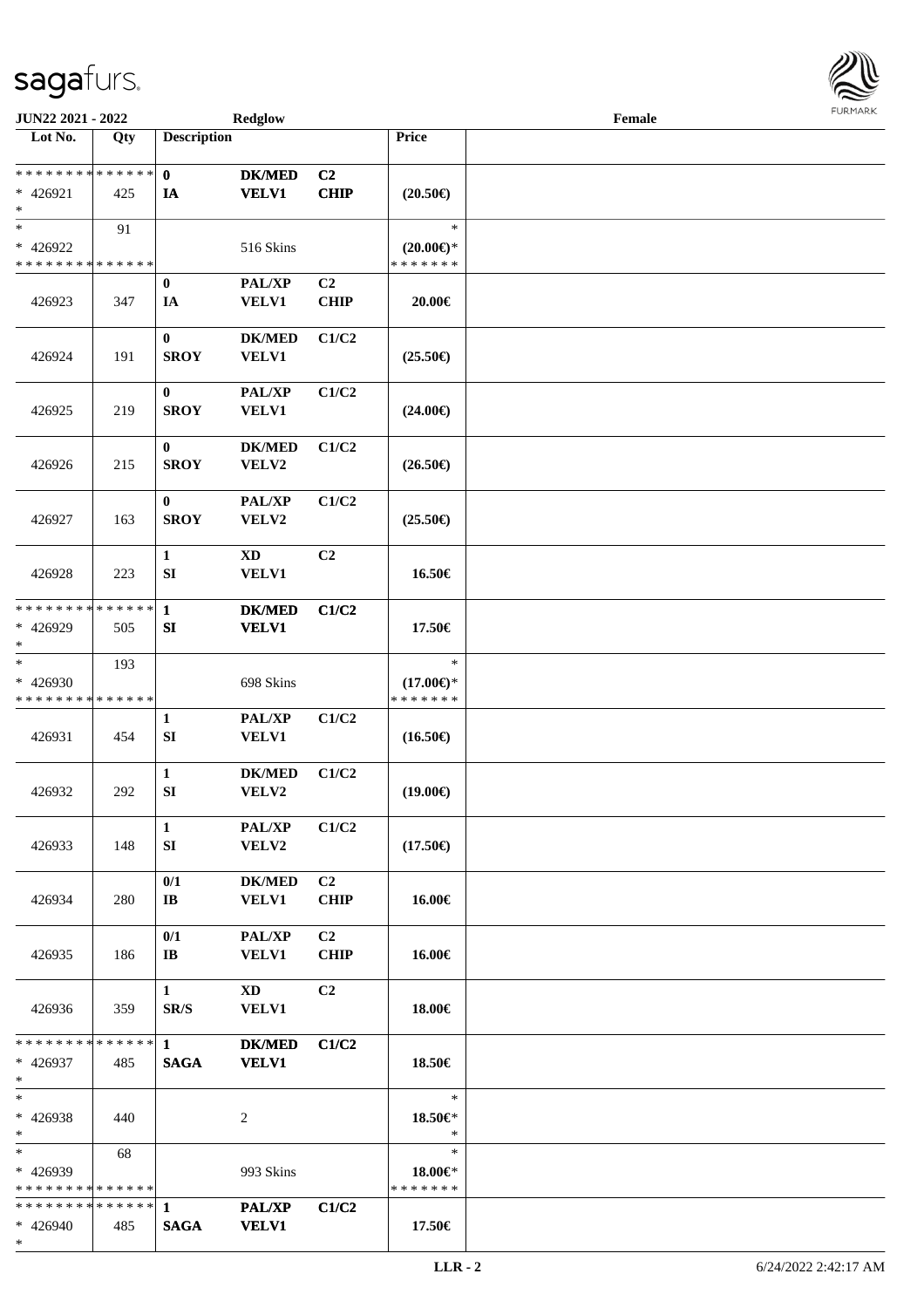| <b>JUN22 2021 - 2022</b>                                           |     |                             | Redglow                                |                               |                                                | Female |  |
|--------------------------------------------------------------------|-----|-----------------------------|----------------------------------------|-------------------------------|------------------------------------------------|--------|--|
| Lot No.                                                            | Qty | <b>Description</b>          |                                        |                               | Price                                          |        |  |
| $\ast$<br>* 426941<br>* * * * * * * * * * * * * *                  | 236 | $\mathbf{1}$<br><b>SAGA</b> | PAL/XP<br>VELV1                        | C1/C2                         | $\ast$<br>17.50€*<br>* * * * * * *             |        |  |
| 426942                                                             | 424 | $\mathbf{1}$<br><b>SAGA</b> | <b>DK/MED</b><br>VELV2                 | C1/C2                         | $(20.00\epsilon)$                              |        |  |
| 426943                                                             | 337 | $\mathbf{1}$<br><b>SAGA</b> | <b>PAL/XP</b><br>VELV2                 | C1/C2                         | $(19.00\epsilon)$                              |        |  |
| 426944                                                             | 314 | 0/1<br>IA                   | $\mathbf{X}\mathbf{D}$<br><b>VELV1</b> | C <sub>2</sub><br>CHIP        | $(15.50\epsilon)$                              |        |  |
| * * * * * * * * * * * * * *                                        |     | $\mathbf{1}$                | <b>DK/MED</b>                          | C2                            |                                                |        |  |
| $* 426945$<br>*                                                    | 485 | IA                          | <b>VELV1</b>                           | <b>CHIP</b>                   | 16.50€                                         |        |  |
| $\ast$<br>* 426946<br>* * * * * * * * * * * * * *                  | 234 |                             | 719 Skins                              |                               | $\ast$<br>16.50€*<br>* * * * * * *             |        |  |
| 426947                                                             | 471 | $\mathbf{1}$<br>IA          | PAL/XP<br><b>VELV1</b>                 | C <sub>2</sub><br>CHIP        | 16.00€                                         |        |  |
| 426948                                                             | 358 | $\mathbf{1}$<br><b>SROY</b> | <b>DK/MED</b><br><b>VELV1</b>          | C1/C2                         | 20.00€                                         |        |  |
| 426949                                                             | 265 | $\mathbf{1}$<br><b>SROY</b> | <b>PAL/XP</b><br><b>VELV1</b>          | C1/C2                         | $(20.00\epsilon)$                              |        |  |
| 426950                                                             | 261 | $\mathbf{1}$<br><b>SROY</b> | <b>DK/MED</b><br>VELV2                 | C1/C2                         | $(21.00\epsilon)$                              |        |  |
| 426951                                                             | 161 | $\mathbf{1}$<br><b>SROY</b> | PAL/XP<br>VELV2                        | C1/C2                         | $(20.00\epsilon)$                              |        |  |
| 426952                                                             | 73  | $\boldsymbol{2}$<br>SI      | $\mathbf{X}\mathbf{D}$<br>VELV1        | C <sub>2</sub>                | $9.50 \in$                                     |        |  |
| 426953                                                             | 314 | $\boldsymbol{2}$<br>SI      | <b>DK/MED</b><br><b>VELV1</b>          | C1/C2                         | 12.00€                                         |        |  |
| 426954                                                             | 259 | $\boldsymbol{2}$<br>SI      | <b>PAL/XP</b><br><b>VELV1</b>          | C1/C2                         | 11.50€                                         |        |  |
| 426955                                                             | 98  | 1/2<br>SI                   | $\bold{XP}$<br>VELV1                   | C <sub>2</sub>                | 11.00€                                         |        |  |
| 426956                                                             | 64  | $1/2$<br>$\bf{IB}$          | XD<br><b>VELV1</b>                     | C <sub>2</sub><br><b>CHIP</b> | 9.50€                                          |        |  |
| 426957                                                             | 131 | $2^{\circ}$<br>SR/S         | $\mathbf{X}\mathbf{D}$<br>VELV1        | C <sub>2</sub>                | $(13.00\epsilon)$                              |        |  |
| * * * * * * * * <mark>* * * * * * *</mark><br>$* 426958$<br>$*$    | 485 | $\mathbf{2}$<br>SR/S        | <b>DK/MED</b><br><b>VELV1</b>          | C1/C2                         | $(14.50\epsilon)$                              |        |  |
| $*$<br>* 426959<br>* * * * * * * * * * * * * *                     | 220 |                             | 705 Skins                              |                               | $\ast$<br>$(14.00\epsilon)$ *<br>* * * * * * * |        |  |
| * * * * * * * * <mark>* * * * * *</mark> *<br>$* 426960$<br>$\ast$ | 465 | $\overline{2}$<br>SR/S      | PAL/XP<br><b>VELV1</b>                 | C1/C2                         | 13.50€                                         |        |  |